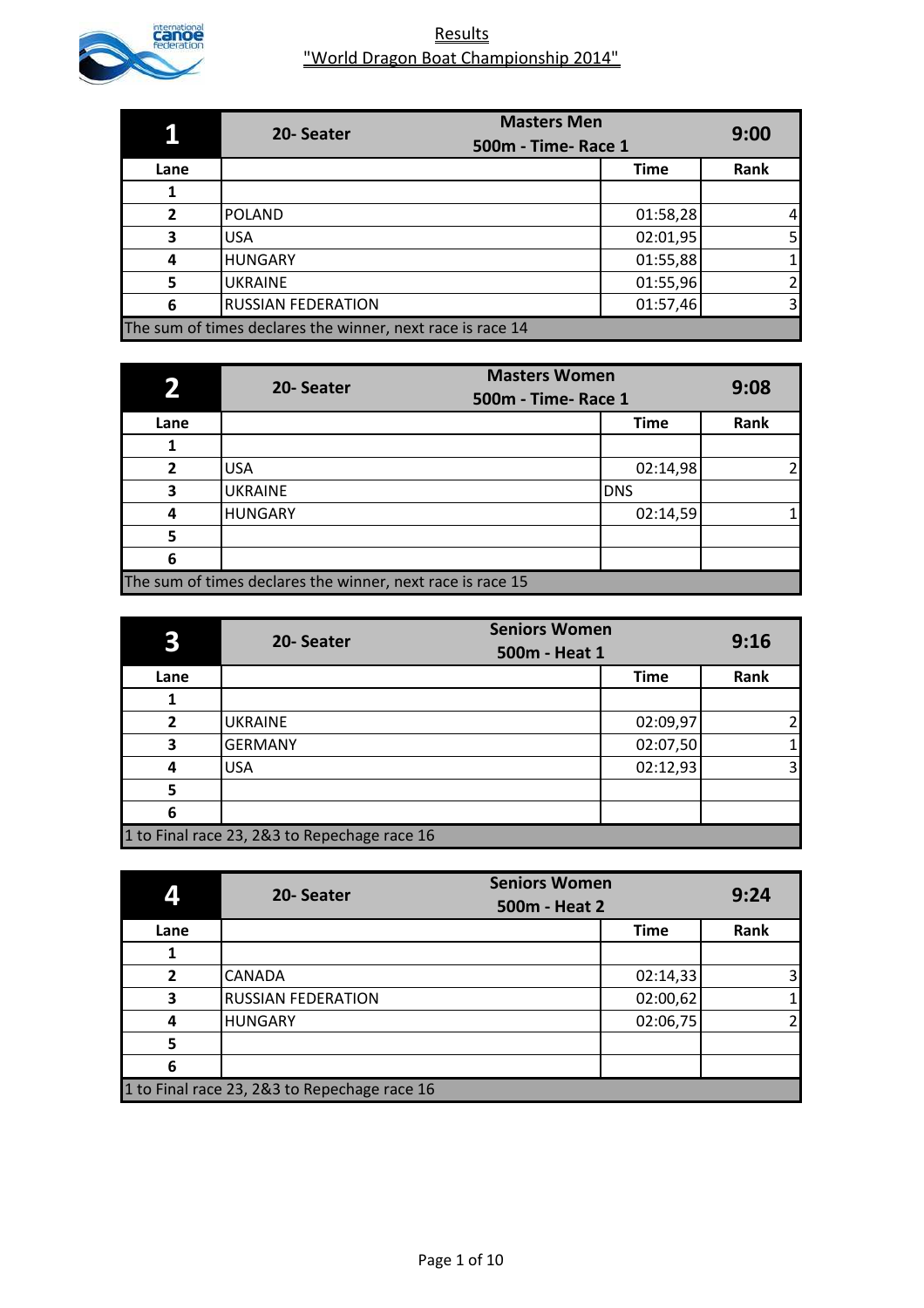

|                | <b>Seniors Men</b><br>20-Seater<br>500m - Heat 1 |             | 9:32           |
|----------------|--------------------------------------------------|-------------|----------------|
| Lane           |                                                  | <b>Time</b> | Rank           |
|                |                                                  |             |                |
| $\overline{2}$ | <b>POLAND</b>                                    | <b>DNS</b>  |                |
| 3              | <b>PHILIPPINE</b>                                | 01:50,02    | 1              |
| 4              | <b>UKRAINE</b>                                   | 01:54,18    | $\overline{2}$ |
| 5              | <b>ITALY</b>                                     | 01:59,69    | $\overline{3}$ |
| 6              |                                                  |             |                |
|                | 1&2 to Final race 24, 3&4 to Repechage race 17   |             |                |

| 6              | <b>Seniors Men</b><br>20-Seater<br>500m - Heat 2 |             | 9:40                    |
|----------------|--------------------------------------------------|-------------|-------------------------|
| Lane           |                                                  | <b>Time</b> | Rank                    |
|                |                                                  |             |                         |
| $\overline{2}$ | <b>USA</b>                                       | 02:00,57    | $\overline{4}$          |
| 3              | <b>RUSSIAN FEDERATION</b>                        | 01:52,88    | 1                       |
| 4              | <b>HUNGARY</b>                                   | 01:54,91    | $\overline{2}$          |
| 5              | <b>CANADA</b>                                    | 01:57,38    | $\overline{\mathsf{3}}$ |
| 6              |                                                  |             |                         |
|                | 1&2 to Final race 24, 3&4 to Repechage race 17   |             |                         |

|                | <b>Juniors Mixed</b><br>10-Seater<br><b>500m - Time- Race 1</b> |             | 9:48           |
|----------------|-----------------------------------------------------------------|-------------|----------------|
| Lane           |                                                                 | <b>Time</b> | Rank           |
|                |                                                                 |             |                |
| $\overline{2}$ | <b>USA</b>                                                      | 02:33,53    | 5 <sub>l</sub> |
| 3              | <b>CANADA</b>                                                   | 02:22,32    | $\overline{2}$ |
| 4              | <b>RUSSIAN FEDERATION</b>                                       | 02:16,97    | $\mathbf{1}$   |
| 5              | <b>GERMANY</b>                                                  | 02:25,70    | $\overline{4}$ |
| 6              | <b>POLAND</b>                                                   | 02:23,46    | $\overline{3}$ |
|                | The sum of times declares the winner, next race is race 25      |             |                |

| 8            | 20-Seater                                      | <b>Master Mixed</b><br>500m - Heat 1 |             | 9:56 |
|--------------|------------------------------------------------|--------------------------------------|-------------|------|
| Lane         |                                                |                                      | <b>Time</b> | Rank |
|              |                                                |                                      |             |      |
| $\mathbf{z}$ | <b>POLAND</b>                                  |                                      | 02:03,93    |      |
| 3            | <b>ITALY</b>                                   |                                      | 02:05,34    |      |
| 4            | <b>UKRAINE</b>                                 |                                      | <b>DNS</b>  |      |
| 5            | <b>CANADA</b>                                  |                                      | 02:06,18    | 3    |
| 6            |                                                |                                      |             |      |
|              | 1&2 to Final race 26, 3&4 to Repechage race 18 |                                      |             |      |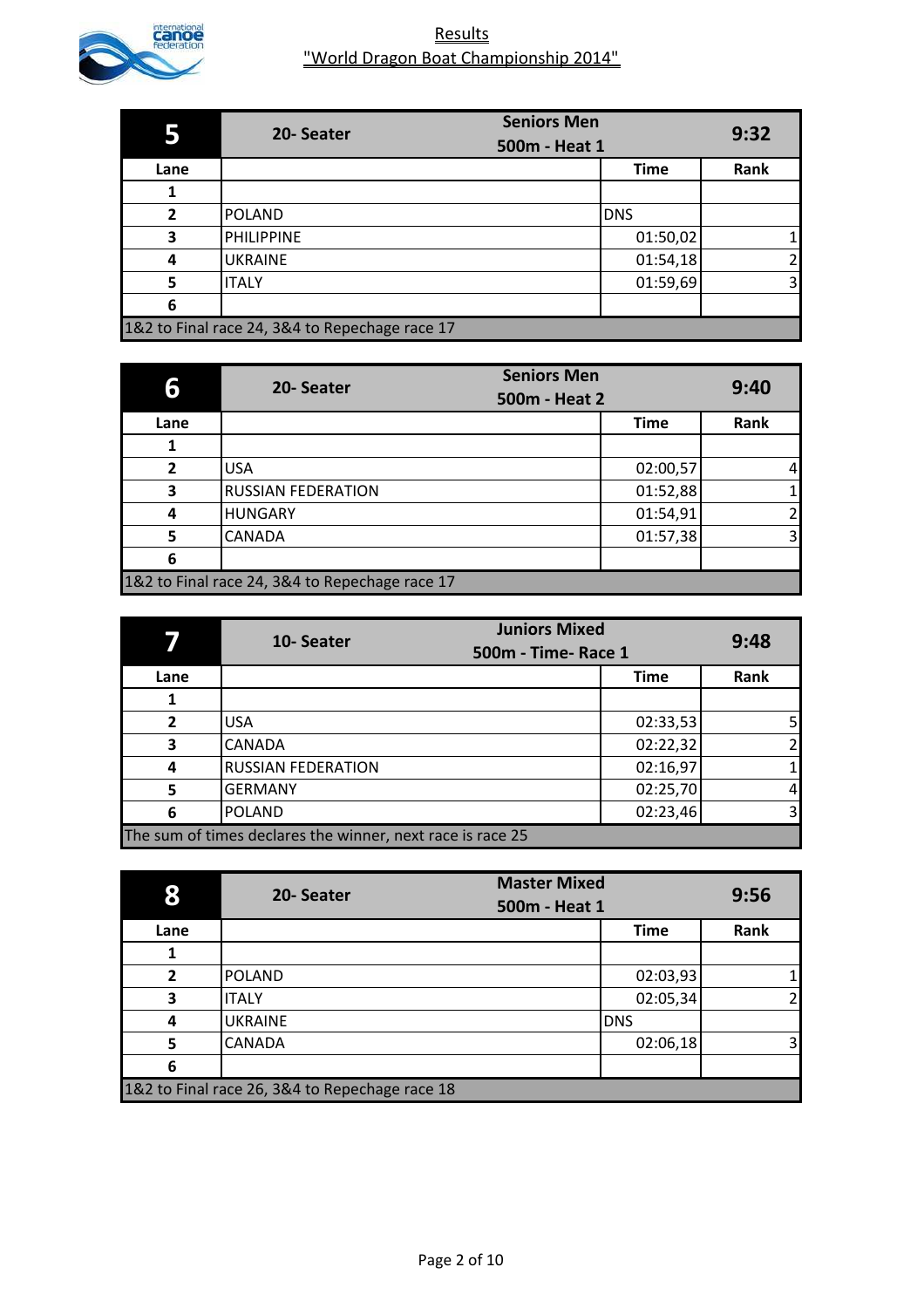

|              | 20-Seater                                    | <b>Master Mixed</b> |             | 10:04          |
|--------------|----------------------------------------------|---------------------|-------------|----------------|
|              |                                              | 500m - Heat 2       |             |                |
| Lane         |                                              |                     | <b>Time</b> | Rank           |
|              |                                              |                     |             |                |
| $\mathbf{z}$ | <b>HUNGARY</b>                               |                     | 02:02,58    | 2              |
| 3            | <b>USA</b>                                   |                     | 02:11,13    | $\overline{3}$ |
| 4            | <b>GERMANY</b>                               |                     | 02:00,77    | 1              |
| 5            |                                              |                     |             |                |
| 6            |                                              |                     |             |                |
|              | 1 to Final race 26, 2&3 to Repechage race 18 |                     |             |                |

| 10             | 20-Seater                                      | <b>Seniors Mixed</b><br>500m - Heat 1 | 10:25                   |
|----------------|------------------------------------------------|---------------------------------------|-------------------------|
| Lane           |                                                | <b>Time</b>                           | Rank                    |
|                |                                                |                                       |                         |
| $\overline{2}$ | <b>POLAND</b>                                  | 02:01,02                              |                         |
| 3              | <b>CZECH REPUBLIC</b>                          | <b>DNS</b>                            |                         |
| 4              | <b>FRANCE</b>                                  | 02:03,99                              | 21                      |
| 5              | <b>USA</b>                                     | 02:04,16                              | $\overline{\mathsf{3}}$ |
| 6              | <b>UKRAINE</b>                                 | <b>DNS</b>                            |                         |
|                | 1&2 to Final race 27, 3-5 to Repechage race 19 |                                       |                         |

| 11             | 20-Seater                                      | <b>Seniors Mixed</b><br>500m - Heat 2 | 10:33                               |
|----------------|------------------------------------------------|---------------------------------------|-------------------------------------|
| Lane           |                                                | <b>Time</b>                           | Rank                                |
|                |                                                |                                       |                                     |
| $\overline{2}$ | <b>HUNGARY</b>                                 |                                       | 02:04,36<br>$\mathbf{4}$            |
| 3              | <b>SWEDEN</b>                                  |                                       | 02:00,02<br>$\overline{\mathbf{3}}$ |
| 4              | <b>CANADA</b>                                  |                                       | $\overline{2}$<br>01:58,60          |
| 5              | <b>RUSSIAN FEDERATION</b>                      |                                       | 01:57,81<br>1                       |
| 6              |                                                |                                       |                                     |
|                | 1&2 to Final race 27, 3&4 to Repechage race 19 |                                       |                                     |

| 12                                           | 10-Seater      | <b>Juniors Men</b><br>500m - Head 1 | 10:48                   |
|----------------------------------------------|----------------|-------------------------------------|-------------------------|
| Lane                                         |                | <b>Time</b>                         | Rank                    |
|                                              |                |                                     |                         |
| $\overline{2}$                               | <b>GERMANY</b> | 02:22,36                            | $\overline{\mathbf{3}}$ |
| 3                                            | <b>CANADA</b>  | 02:21,68                            | $\overline{2}$          |
| 4                                            | PHILIPPINE     | 02:13,45                            | 1                       |
| 5                                            |                |                                     |                         |
| 6                                            |                |                                     |                         |
| 1 to Final race 42, 2&3 to Repechage race 20 |                |                                     |                         |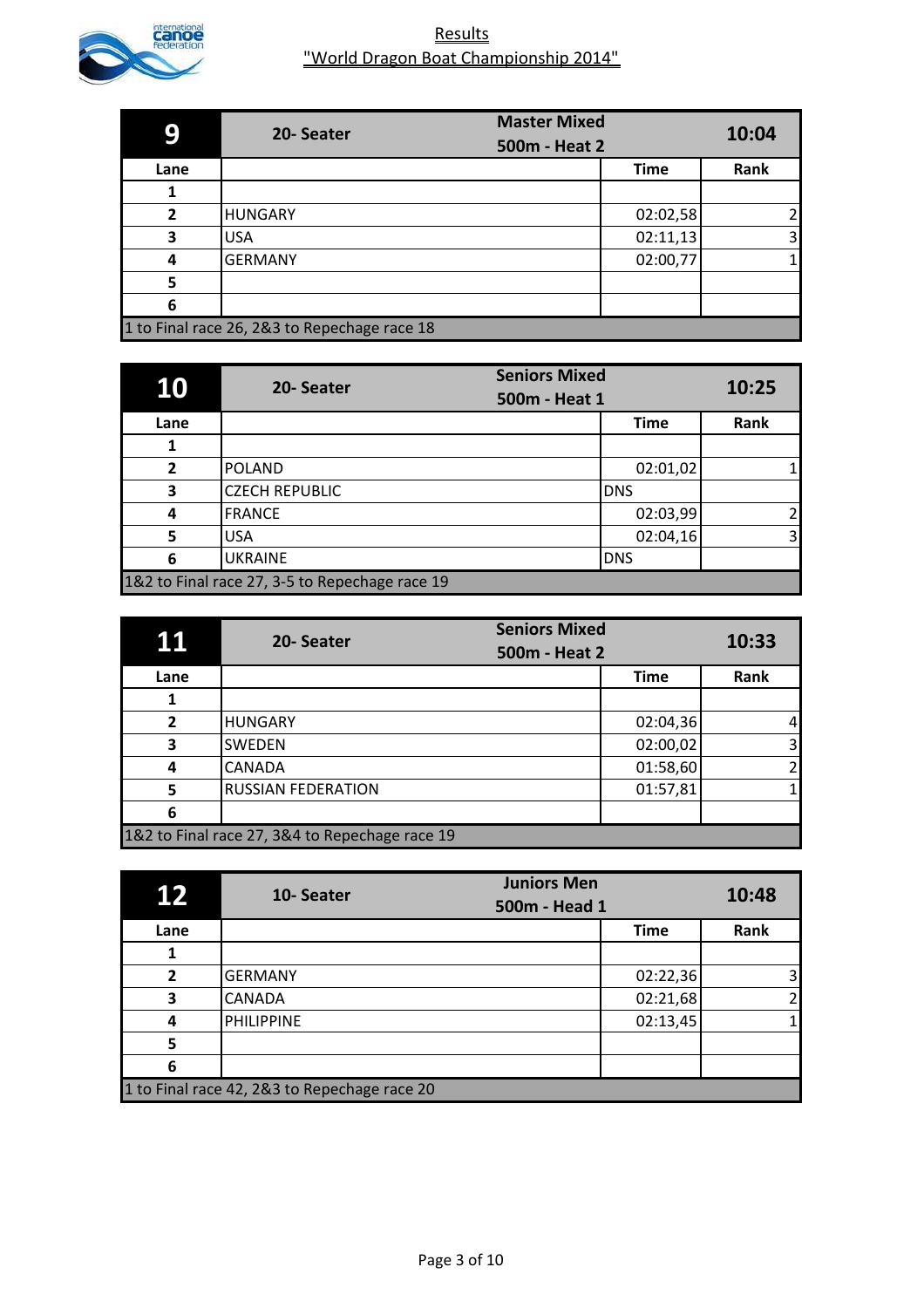

| 13           | <b>Juniors Men</b><br>10-Seater<br>500m - Head 2 |  | 10:56       |                |
|--------------|--------------------------------------------------|--|-------------|----------------|
|              |                                                  |  |             |                |
| Lane         |                                                  |  | <b>Time</b> | Rank           |
|              |                                                  |  |             |                |
| $\mathbf{z}$ | <b>POLAND</b>                                    |  | 02:23,88    | 2              |
| 3            | <b>UKRAINE</b>                                   |  | 02:29,04    | $\overline{3}$ |
| 4            | <b>RUSSIAN FEDERATION</b>                        |  | 02:18,89    | 1              |
| 5            |                                                  |  |             |                |
| 6            |                                                  |  |             |                |
|              | 1 to Final race 42, 2&3 to Repechage race 20     |  |             |                |

| 14             | <b>Masters Men</b><br>20-Seater<br>500m - Time- Race 2     |             | 11:04                   |
|----------------|------------------------------------------------------------|-------------|-------------------------|
| Lane           |                                                            | <b>Time</b> | Rank                    |
|                |                                                            |             |                         |
| $\overline{2}$ | <b>UKRAINE</b>                                             | 01:53,79    | 1                       |
| 3              | <b>RUSSIAN FEDERATION</b>                                  | 01:55,99    | $\overline{\mathbf{3}}$ |
| 4              | <b>POLAND</b>                                              | 01:56,13    | $\overline{4}$          |
| 5              | <b>HUNGARY</b>                                             | 01:55,93    | $\overline{2}$          |
| 6              | <b>USA</b>                                                 | 02:06,45    | 5 <sub>l</sub>          |
|                | The sum of times declares the winner, next race is race 21 |             |                         |

| 15           | 20-Seater                                                  | <b>Masters Women</b><br>500m - Time- Race 2 |                |
|--------------|------------------------------------------------------------|---------------------------------------------|----------------|
| Lane         |                                                            | <b>Time</b>                                 | Rank           |
|              |                                                            |                                             |                |
| $\mathbf{z}$ | <b>UKRAINE</b>                                             | <b>DNS</b>                                  |                |
| 3            | <b>HUNGARY</b>                                             | 02:15,017                                   | $\overline{2}$ |
| 4            | <b>USA</b>                                                 | 02:15,009                                   |                |
| 5            |                                                            |                                             |                |
| 6            |                                                            |                                             |                |
|              | The sum of times declares the winner, next race is race 22 |                                             |                |

| 16                   | 20-Seater      | <b>Seniors Women</b><br>500m - Repechage | 11:20                   |
|----------------------|----------------|------------------------------------------|-------------------------|
| Lane                 |                | <b>Time</b>                              | Rank                    |
|                      |                |                                          |                         |
| $\overline{2}$       | <b>USA</b>     | 02:11,50                                 | $\overline{\mathbf{3}}$ |
| 3                    | <b>HUNGARY</b> | 02:07,67                                 | $\mathbf{1}$            |
| 4                    | <b>UKRAINE</b> | 02:07,97                                 | $\overline{2}$          |
| 5                    | <b>CANADA</b>  | 02:13,49                                 | $\overline{4}$          |
| 6                    |                |                                          |                         |
| 1&2 to Final race 23 |                |                                          |                         |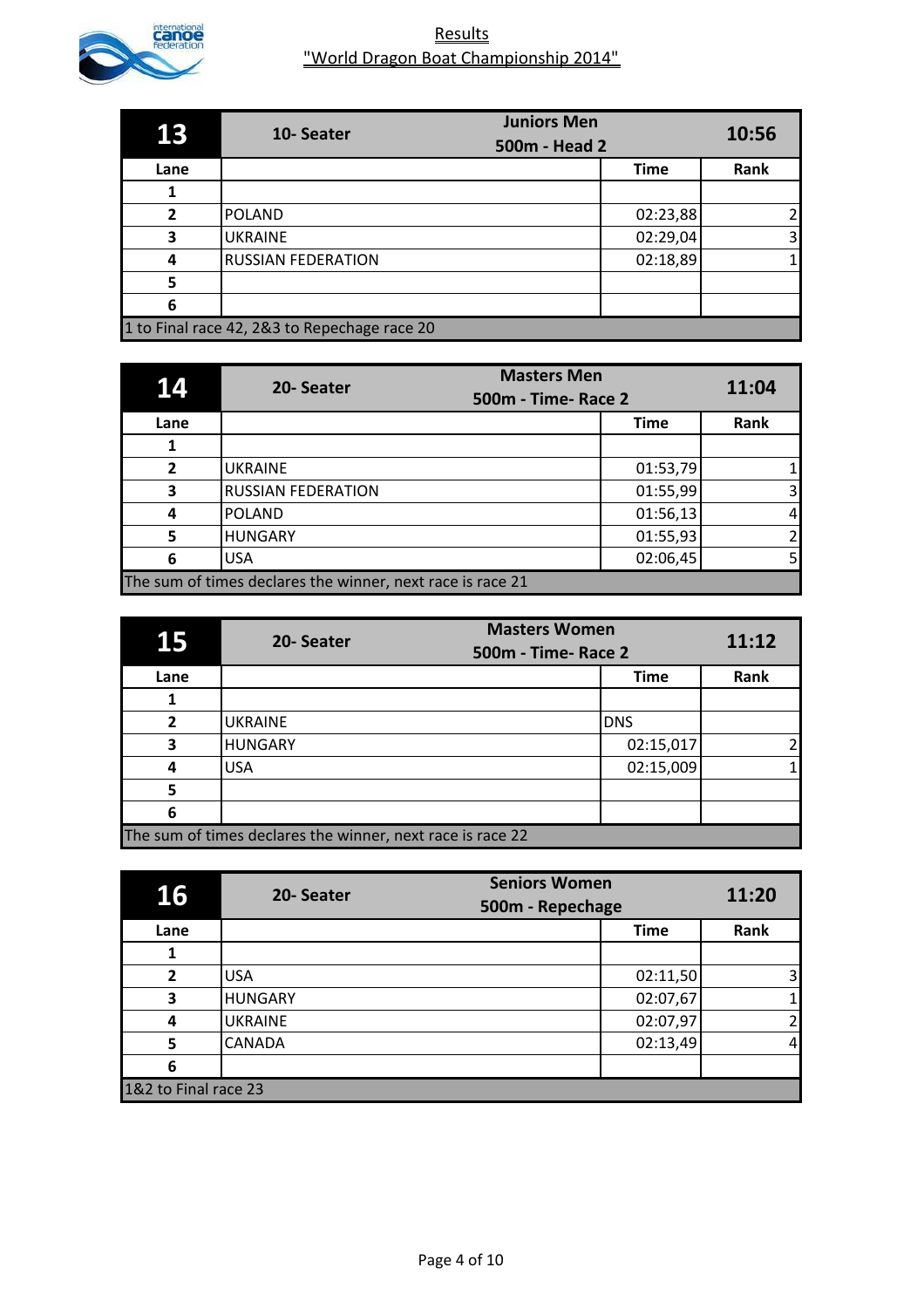

| <b>17</b>            | 20-Seater     | <b>Seniors Men</b><br>500m - Repechage | 11:28          |
|----------------------|---------------|----------------------------------------|----------------|
| Lane                 |               | <b>Time</b>                            | Rank           |
|                      |               |                                        |                |
| $\overline{2}$       |               |                                        |                |
| 3                    | <b>CANADA</b> | 01:59,85                               | 1 <sub>1</sub> |
| 4                    | <b>ITALY</b>  | 02:00,34                               | $\overline{2}$ |
| 5                    | <b>USA</b>    | 02:00,39                               | $\overline{3}$ |
| 6                    |               |                                        |                |
| 1&2 to Final race 24 |               |                                        |                |

| 18                   | 20-Seater      | <b>Master Mixed</b><br>500m - Repechage | 11:57                   |
|----------------------|----------------|-----------------------------------------|-------------------------|
| Lane                 |                | <b>Time</b>                             | Rank                    |
|                      |                |                                         |                         |
| $\overline{2}$       |                |                                         |                         |
| 3                    | <b>HUNGARY</b> | 02:03,31                                | 1                       |
| 4                    | <b>CANADA</b>  | 02:05,01                                | $\overline{\mathbf{3}}$ |
| 5                    | <b>USA</b>     | 02:04,64                                | 21                      |
| 6                    |                |                                         |                         |
| 1&2 to Final race 26 |                |                                         |                         |

| 19                   | 20-Seater      | <b>Seniors Mixed</b><br>500m - Repechage |             | 12:13          |
|----------------------|----------------|------------------------------------------|-------------|----------------|
| Lane                 |                |                                          | <b>Time</b> | Rank           |
|                      |                |                                          |             |                |
| $\mathbf{z}$         |                |                                          |             |                |
| 3                    | <b>SWEDEN</b>  |                                          | 02:02,57    | 1              |
| 4                    | <b>USA</b>     |                                          | 02:03,90    | $\overline{2}$ |
| 5                    | <b>HUNGARY</b> |                                          | <b>DNS</b>  |                |
| 6                    |                |                                          |             |                |
| 1&2 to Final race 27 |                |                                          |             |                |

| 20                   | 10-Seater      | <b>Juniors Men</b><br>500m - Repechage | 12:21                   |
|----------------------|----------------|----------------------------------------|-------------------------|
| Lane                 |                | <b>Time</b>                            | Rank                    |
|                      |                |                                        |                         |
| $\overline{2}$       | <b>GERMANY</b> | 02:23,11                               | $\overline{\mathbf{3}}$ |
| 3                    | <b>POLAND</b>  | 02:21,63                               | $\overline{2}$          |
| 4                    | <b>CANADA</b>  | 02:20,89                               | 1                       |
| 5                    | <b>UKRAINE</b> | 02:27,88                               | $\overline{4}$          |
| 6                    |                |                                        |                         |
| 1&2 to Final race 42 |                |                                        |                         |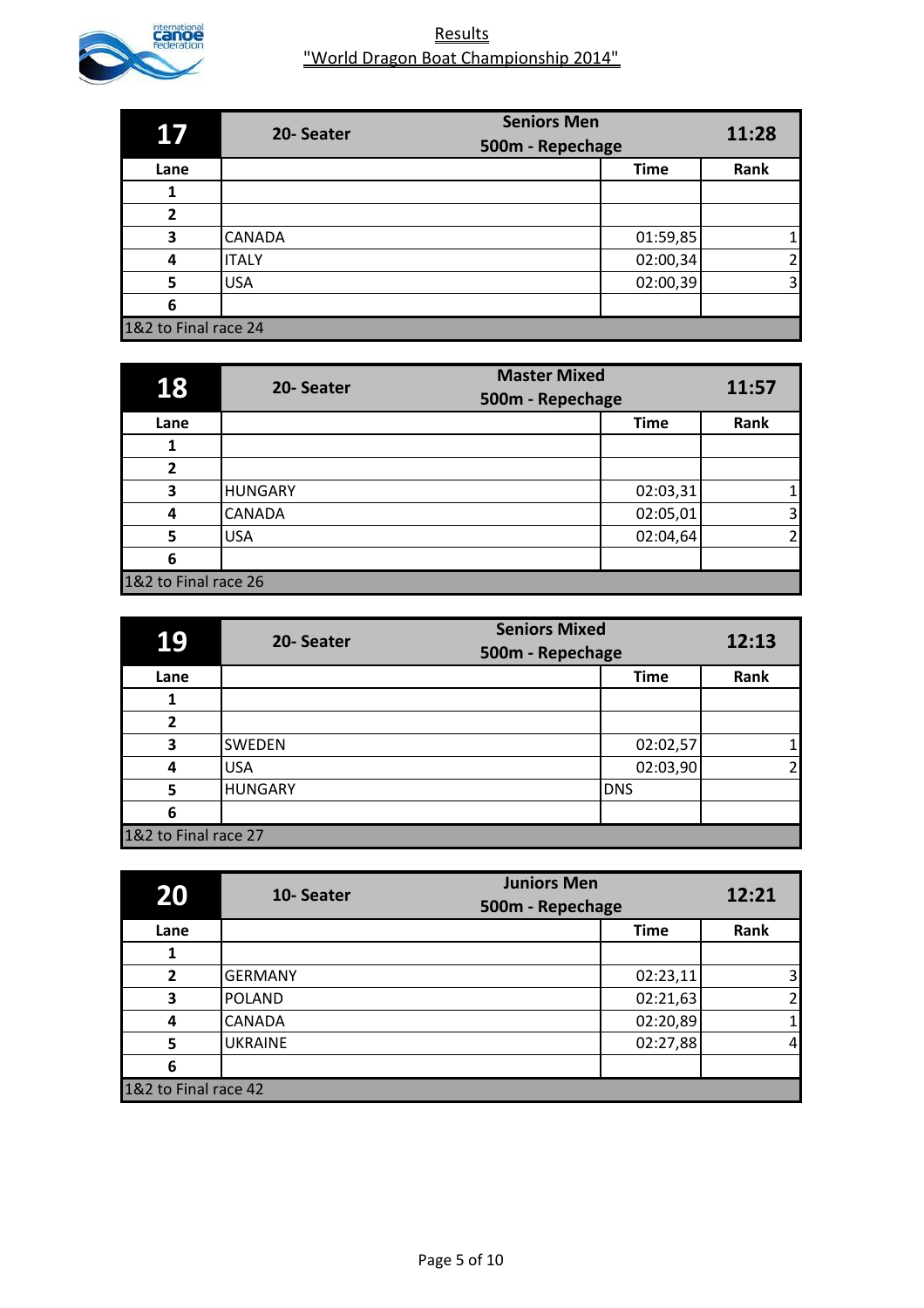

| 21           | <b>Masters Men</b><br>20-Seater<br><b>500m - Time- Race 3</b> |             | 12:42          |
|--------------|---------------------------------------------------------------|-------------|----------------|
| Lane         |                                                               | <b>Time</b> | Rank           |
|              |                                                               |             |                |
| $\mathbf{2}$ | <b>USA</b>                                                    | 02:10,18    | 5 <sub>l</sub> |
| 3            | <b>POLAND</b>                                                 | 01:58,08    | $\overline{4}$ |
| 4            | <b>RUSSIAN FEDERATION</b>                                     | 01:56,91    | $\overline{3}$ |
| 5            | <b>UKRAINE</b>                                                | 01:55,12    | 1              |
| 6            | <b>HUNGARY</b>                                                | 01:55,87    | $\overline{2}$ |
|              | The sum of times declares the winner                          |             |                |

| 22             | 20-Seater                            | <b>Masters Women</b><br>500m - Time- Race 3 | 12:50 |
|----------------|--------------------------------------|---------------------------------------------|-------|
| Lane           |                                      | <b>Time</b>                                 | Rank  |
|                |                                      |                                             |       |
| $\overline{2}$ | <b>HUNGARY</b>                       | 02:16,67                                    |       |
| 3              | <b>USA</b>                           | 02:16,53                                    |       |
| 4              | <b>UKRAINE</b>                       | <b>DNS</b>                                  |       |
| 5              |                                      |                                             |       |
| 6              |                                      |                                             |       |
|                | The sum of times declares the winner |                                             |       |

| 23           | <b>Seniors Women</b><br>20-Seater<br><b>500m - Final</b> |             | 12:58          |
|--------------|----------------------------------------------------------|-------------|----------------|
| Lane         |                                                          | <b>Time</b> | Rank           |
|              |                                                          |             |                |
| $\mathbf{z}$ | <b>HUNGARY</b>                                           | 02:06,73    | $\overline{4}$ |
| 3            | <b>GERMANY</b>                                           | 02:05,66    | $\overline{2}$ |
| 4            | <b>RUSSIAN FEDERATION</b>                                | 01:58,63    |                |
| 5            | <b>UKRAINE</b>                                           | 02:06,29    | 3 <sub>l</sub> |
| 6            |                                                          |             |                |
|              |                                                          |             |                |

| 24             | 20-Seater                 | <b>Seniors Men</b><br><b>500m - Final</b> |             | 13:06          |
|----------------|---------------------------|-------------------------------------------|-------------|----------------|
| Lane           |                           |                                           | <b>Time</b> | Rank           |
|                | <b>CANADA</b>             |                                           | 02:00,67    | $6 \mid$       |
| $\overline{2}$ | <b>HUNGARY</b>            |                                           | 01:56,01    | $\overline{4}$ |
| 3              | <b>PHILIPPINE</b>         |                                           | 01:50,03    | $\overline{2}$ |
| 4              | <b>RUSSIAN FEDERATION</b> |                                           | 01:49,17    | 1              |
| 5              | <b>UKRAINE</b>            |                                           | 01:52,45    | 3              |
| 6              | <b>ITALY</b>              |                                           | 01:56,65    | 5 <sub>1</sub> |
|                |                           |                                           |             |                |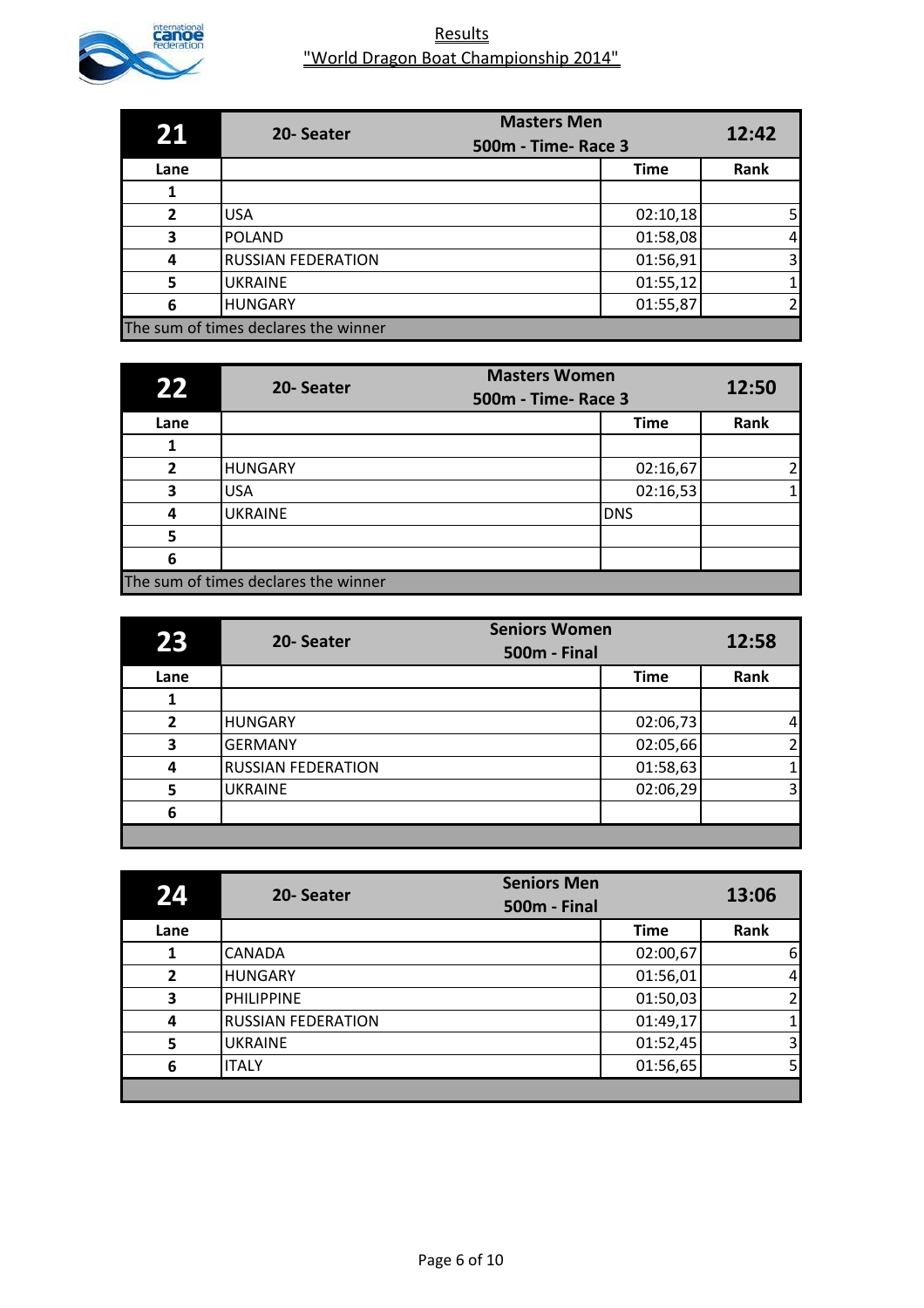

| 25           | <b>Juniors Mixed</b><br>10-Seater<br>500m - Time- Race 2   |             | 13:21          |
|--------------|------------------------------------------------------------|-------------|----------------|
| Lane         |                                                            | <b>Time</b> | Rank           |
|              |                                                            |             |                |
| $\mathbf{z}$ | <b>RUSSIAN FEDERATION</b>                                  | 02:18,67    |                |
| 3            | <b>POLAND</b>                                              | 02:22,76    | $\overline{2}$ |
| 4            | <b>USA</b>                                                 | 02:31,32    | 5 <sub>l</sub> |
| 5            | <b>GERMANY</b>                                             | 02:26,30    | $\overline{4}$ |
| 6            | <b>CANADA</b>                                              | 02:23,23    | $\overline{3}$ |
|              | The sum of times declares the winner, next race is race 50 |             |                |

| 267            | 20-Seater      | <b>Master Mixed</b><br><b>500m - Final</b> | 13:35          |
|----------------|----------------|--------------------------------------------|----------------|
| Lane           |                | <b>Time</b>                                | Rank           |
| 1              |                |                                            |                |
| $\overline{2}$ | <b>HUNGARY</b> | 02:03,77                                   | $\mathbf{A}$   |
| 3              | <b>ITALY</b>   | 02:07,28                                   | 5              |
| 4              | <b>GERMANY</b> | 02:00,07                                   | 1 <sub>1</sub> |
| 5              | <b>POLAND</b>  | 02:02,02                                   | $\overline{2}$ |
| 6              | <b>USA</b>     | 02:03,34                                   | 3 <sup>1</sup> |
|                |                |                                            |                |

| 27             | <b>Seniors Mixed</b><br>20-Seater<br><b>500m - Final</b> |             | 13:51          |
|----------------|----------------------------------------------------------|-------------|----------------|
| Lane           |                                                          | <b>Time</b> | Rank           |
|                | <b>SWEDEN</b>                                            | 01:59,67    | 3              |
| $\overline{2}$ | <b>CANADA</b>                                            | 01:59,94    | $\overline{4}$ |
| 3              | <b>POLAND</b>                                            | 01:59,48    | 2              |
| 4              | <b>RUSSIAN FEDERATION</b>                                | 01:53,45    | $\mathbf{1}$   |
| 5              | <b>FRANCE</b>                                            | 02:04,00    | 6              |
| 6              | <b>USA</b>                                               | 02:01,42    | 5              |
|                |                                                          |             |                |

| 20-Seater | <b>Masters Men</b><br>500m - medal ceremony   | 14:30 |
|-----------|-----------------------------------------------|-------|
| 20-Seater | <b>Masters Women</b><br>500m - medal ceremony | 14:40 |
| 20-Seater | <b>Masters Mixed</b><br>500m - medal ceremony | 14:50 |
| 20-Seater | <b>Seniors Men</b><br>500m - medal ceremony   | 15:00 |
| 20-Seater | <b>Seniors Women</b><br>500m - medal ceremony | 15:10 |
| 20-Seater | <b>Seniors Mixed</b><br>500m - medal ceremony | 15:20 |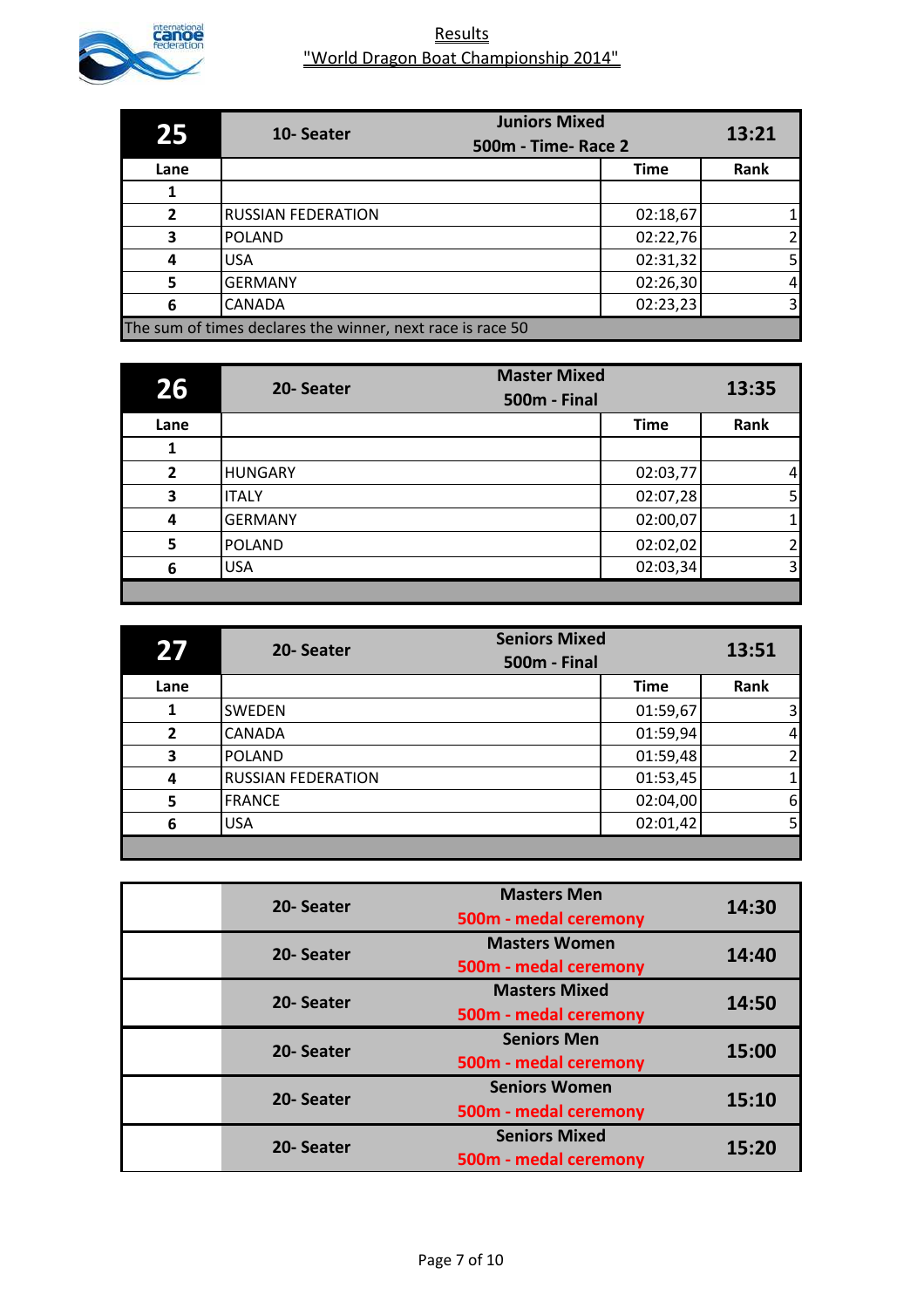

| 28           | 10-Seater                                      | <b>Seniors Mixed</b> |             | 16:00          |
|--------------|------------------------------------------------|----------------------|-------------|----------------|
|              |                                                | 500m - Heat 1        |             |                |
| Lane         |                                                |                      | <b>Time</b> | Rank           |
|              |                                                |                      |             |                |
| $\mathbf{2}$ | SWITZERLAND                                    |                      | 02:23,93    | $\overline{4}$ |
| 3            | <b>HUNGARY</b>                                 |                      | 02:27,98    | 5 <sub>l</sub> |
| 4            | <b>UKRAINE</b>                                 |                      | 02:20,25    | $\overline{2}$ |
| 5            | <b>USA</b>                                     |                      | 02:22,80    | $\overline{3}$ |
| 6            | <b>CANADA</b>                                  |                      | 02:19,53    | 1              |
|              | 1&2 to Final race 51, 3-5 to Repechage race 40 |                      |             |                |

| 29           | 10-Seater                                      | <b>Seniors Mixed</b><br>500m - Heat 2 |             | 16:08                   |
|--------------|------------------------------------------------|---------------------------------------|-------------|-------------------------|
| Lane         |                                                |                                       | <b>Time</b> | Rank                    |
|              |                                                |                                       |             |                         |
| $\mathbf{z}$ | <b>PHILIPPINE</b>                              |                                       | 02:16,39    | $\overline{\mathsf{3}}$ |
| 3            | <b>SWEDEN</b>                                  |                                       | 02:18,85    | 4                       |
| 4            | <b>RUSSIAN FEDERATION</b>                      |                                       | 02:14,60    |                         |
| 5            | <b>POLAND</b>                                  |                                       | 02:14,78    | 2                       |
| 6            |                                                |                                       |             |                         |
|              | 1&2 to Final race 51, 3&4 to Repechage race 40 |                                       |             |                         |

| 30             | 10-Seater                                    | <b>Master Mixed</b><br>500m - Heat 1 |             | 16:16 |
|----------------|----------------------------------------------|--------------------------------------|-------------|-------|
| Lane           |                                              |                                      | <b>Time</b> | Rank  |
|                |                                              |                                      |             |       |
| $\overline{2}$ | <b>GERMANY</b>                               |                                      | 02:24,78    | 2     |
| 3              | <b>POLAND</b>                                |                                      | 02:23,49    |       |
| 4              | <b>HUNGARY</b>                               |                                      | 02:25,42    | 3     |
| 5              |                                              |                                      |             |       |
| 6              |                                              |                                      |             |       |
|                | 1 to Final race 49, 2&3 to Repechage race 41 |                                      |             |       |

| 31           | 10-Seater                                    | <b>Master Mixed</b><br>500m - Heat 2 |             | 16:24          |
|--------------|----------------------------------------------|--------------------------------------|-------------|----------------|
| Lane         |                                              |                                      | <b>Time</b> | Rank           |
|              |                                              |                                      |             |                |
| $\mathbf{z}$ | <b>UKRAINE</b>                               |                                      | 02:25,12    | 1              |
| 3            | <b>USA</b>                                   |                                      | 02:26,92    | $\overline{2}$ |
| 4            | <b>CANADA</b>                                |                                      | 02:31,25    | $\overline{3}$ |
| 5            |                                              |                                      |             |                |
| 6            |                                              |                                      |             |                |
|              | 1 to Final race 49, 2&3 to Repechage race 41 |                                      |             |                |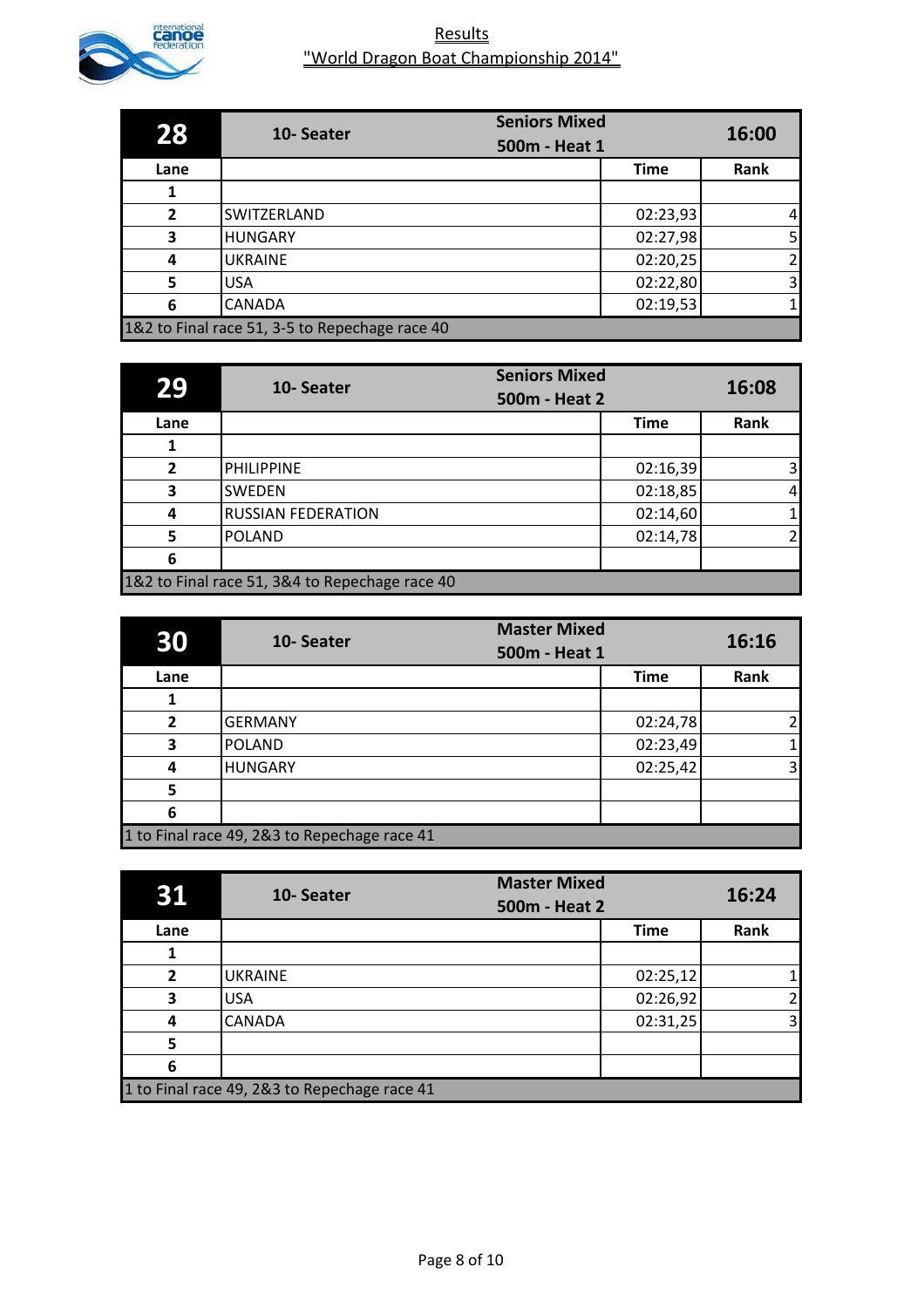

|              | 10-Seater                                      | <b>Seniors Men</b> | 16:53          |
|--------------|------------------------------------------------|--------------------|----------------|
|              |                                                | 500m - Heat 1      |                |
| Lane         |                                                | <b>Time</b>        | Rank           |
|              |                                                |                    |                |
| $\mathbf{2}$ | <b>POLAND</b>                                  | 02:19,60           | 5 <sub>l</sub> |
| 3            | <b>USA</b>                                     | 02:19,22           | $\overline{a}$ |
| 4            | <b>UKRAINE</b>                                 | 02:10,43           | $\overline{2}$ |
| 5            | <b>FRANCE</b>                                  | 02:18,88           | $\overline{3}$ |
| 6            | <b>RUSSIAN FEDERATION</b>                      | 02:10,24           | $\mathbf{1}$   |
|              | 1&2 to Final race 56, 3-5 to Repechage race 44 |                    |                |

| 33             | 10-Seater                                      | <b>Seniors Men</b><br>500m - Heat 2 |             | 17:01          |
|----------------|------------------------------------------------|-------------------------------------|-------------|----------------|
| Lane           |                                                |                                     | <b>Time</b> | Rank           |
|                |                                                |                                     |             |                |
| $\overline{2}$ | <b>HUNGARY</b>                                 |                                     | 02:22,32    | 5              |
| 3              | <b>PHILIPPINE</b>                              |                                     | 02:14,10    | 1              |
| 4              | <b>CZECH REPUBLIC</b>                          |                                     | 02:17,81    | 3              |
| 5              | <b>CANADA</b>                                  |                                     | 02:17,80    | $\overline{2}$ |
| 6              | <b>SWEDEN</b>                                  |                                     | 02:20,06    | 4              |
|                | 1&2 to Final race 56, 3-5 to Repechage race 44 |                                     |             |                |

| 34   | 10-Seater                                      | <b>Masters Men</b><br>500m - Heat 1 |          | 17:09                   |
|------|------------------------------------------------|-------------------------------------|----------|-------------------------|
| Lane |                                                |                                     | Time     | Rank                    |
|      |                                                |                                     |          |                         |
| 2    | <b>POLAND</b>                                  |                                     | 02:20,94 | $\overline{2}$          |
| 3    | <b>UKRAINE</b>                                 |                                     | 02:18,12 | 1                       |
| 4    | <b>USA</b>                                     |                                     | 02:21,99 | $\overline{\mathbf{3}}$ |
| 5    | <b>ROMANIA</b>                                 |                                     | 02:24,33 | $\overline{4}$          |
| 6    | <b>ESTONIA</b>                                 |                                     | 02:26,78 | 5 <sub>l</sub>          |
|      | 1&2 to Final race 52, 3-5 to Repechage race 46 |                                     |          |                         |

| 35             | 10-Seater                                      | <b>Masters Men</b><br>500m - Heat 2 |             | 17:17                   |
|----------------|------------------------------------------------|-------------------------------------|-------------|-------------------------|
| Lane           |                                                |                                     | <b>Time</b> | Rank                    |
|                |                                                |                                     |             |                         |
| $\overline{2}$ | <b>GERMANY</b>                                 |                                     | 02:23,11    | $\overline{\mathsf{3}}$ |
| 3              | <b>HUNGARY</b>                                 |                                     | 02:17,26    | $\mathbf{1}$            |
| 4              | <b>CANADA</b>                                  |                                     | 02:26,55    | $\overline{4}$          |
| 5              | <b>RUSSIAN FEDERATION</b>                      |                                     | 02:17,64    | $\overline{2}$          |
| 6              |                                                |                                     |             |                         |
|                | 1&2 to Final race 52, 3&4 to Repechage race 46 |                                     |             |                         |